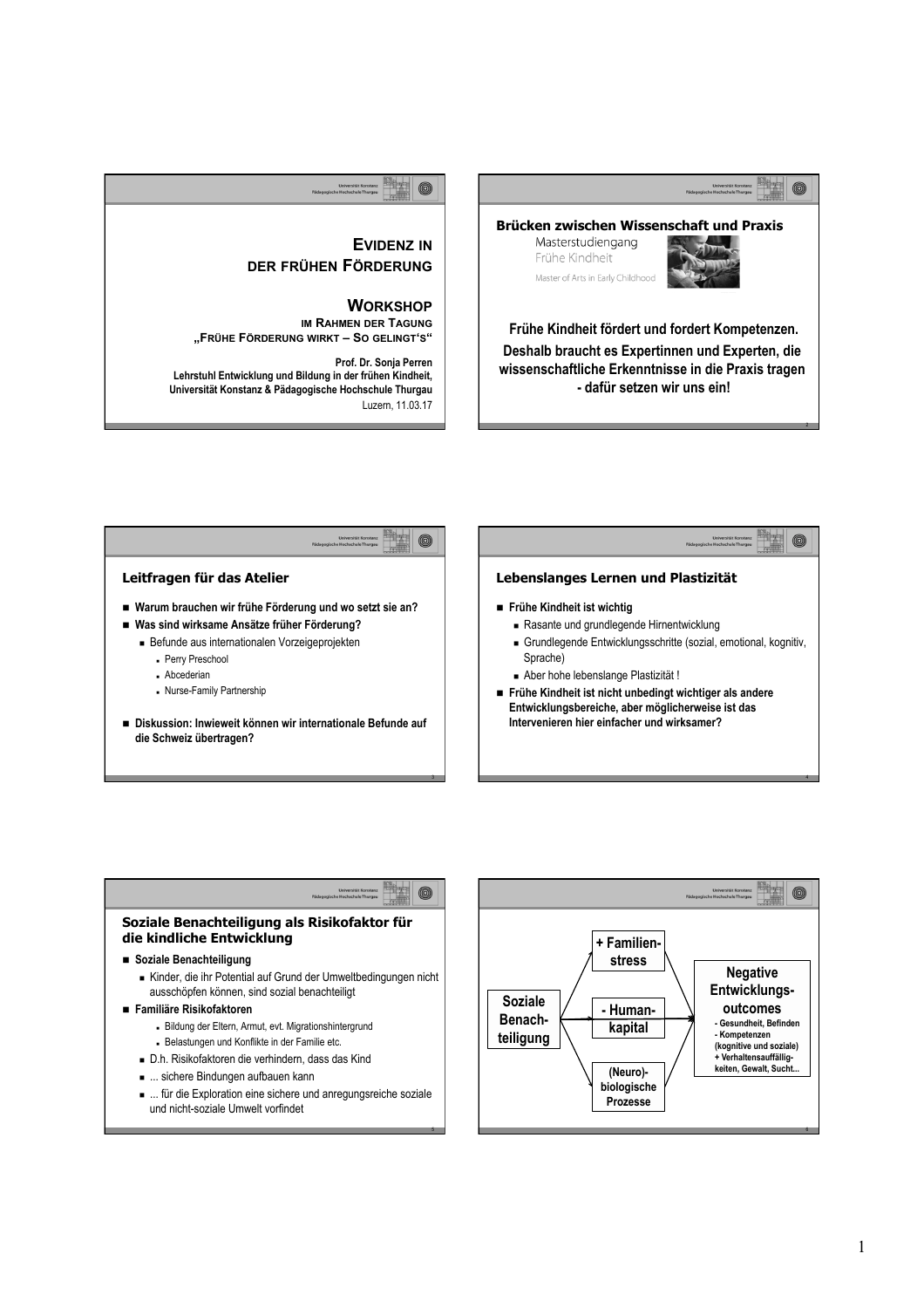



**Evidenz** 

Burger, 2011)

<sup>n</sup> Hausbesuchsprogramme

- Parents as Teachers (Zeppelin in CH)





11

n

- <sup>n</sup> 123 Kinder (zufällig aufgeteilt in Intervention und Kontrollgruppe) aus (african-american, extrem armes Quartier) <sup>n</sup> durchgeführt 1962 to 1967
- <sup>n</sup> Studienteilnehmende wurden bis zum Alter von 40 Jahren nachuntersucht!

12

6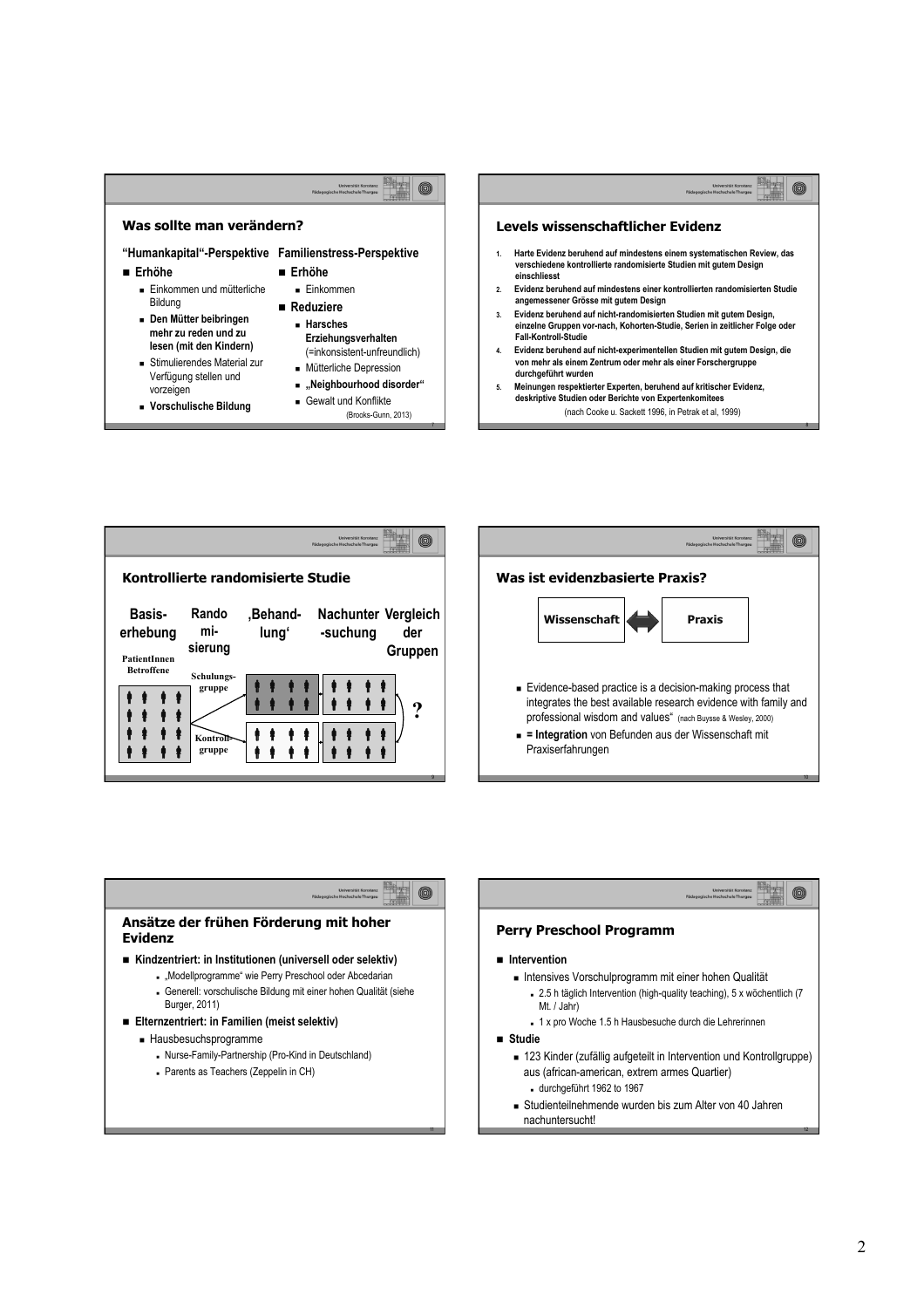半石  $\circledcirc$ 

### **Perry Preschool Programme**

- n **Die Interventionsgruppe hatte** 
	- Längeren Schulbesuch
	- <sup>n</sup> Weniger sonderpädagogische Massnahmen
	- <sup>n</sup> Bessere Bildungsabschlüsse
	- <sup>n</sup> Höheres Einkommen
	- **Neniger Sozialhilfe**
	- Weniger ungeplante Schwangerschaften
	- **Neniger Kriminalität**

### 猎虫  $\circledcirc$

14

### **Carolina Abcedarian-Programme**

### n **Intervention**

- <sup>n</sup> Ausserfamiliäre Kinderbetreuung vom Säuglingsalter bis zu 5 Jahren
	- <sup>n</sup> Vollzeit
	- <sup>n</sup> Hohe pädagogische Qualität, individualisiert

### n **Studie**

- <sup>n</sup> Randomisierte kontrollierte Studie mit 120 Kindern aus sozial benachteiligten Familien
	- <sup>n</sup> (durchgeführt 1972)
- <sup>n</sup> Nachfolgeuntersuchugen im Alter von 12, 15, 21, 30 und 35.



### achievement test scores than the control children because they were followups to age 40, the treated group had higher rates of high school graduation, higher salaries, higher percentages of home ownership, lower en I Nurse-Family than the controls (13). The economic benefits of the Perry Program are substantial (Table 1). Rates iur III Intervention **Intervention** cause the program participants are in the early **Nurse-Family Partnership** the dollar flow from a unit of investment at each **Age for a marginal inversität Konstanz** in a disadvantaged in a disadvantaged in a disadvantaged in a disadvantage<br>The disadvantaged in a disadvantage of the disadvantaged in a disadvantage of the disadvantage of the disa  $r$ adagogische Hochschule Thurgau economic return from early interventions is high, and the conomic return from early interventions is high, and Hausbesuche von Schwangerschaft bis Ende 2. Lebensjahr **Wirksamkeit von Hausbesuchsprogrammen**  n **Wissenschaftliche Evidenz (höchstes Level) liegt vor für**  <sup>n</sup> Nurse-Family Partnership (in Deutschland unter Pro-Kind getestet) n **Hohe wissenschaftliche Evidenz liegt vor**  ■ Parents as Teacher (in CH in Zeppelin-Studie aktuell getestet, an mehreren Standorten umgesetzt) <sup>n</sup> Hausbesuchsprogramm für Mütter in Belastungssituationen - (1 x wöchentlich bis 1 x monatlich) <sup>n</sup> Ausgebildete Krankenschwestern <sup>n</sup> Fokus: Gesundheitsverhalten – Erziehungsverhalten – Mütterliche Lebensplanung n **Studie(n)**  <sup>n</sup> Mehrere randomisierte Studien in den USA

 $.$  (mit Folgeuntersuchungen der Kinder bis 12J.)

### 3

18